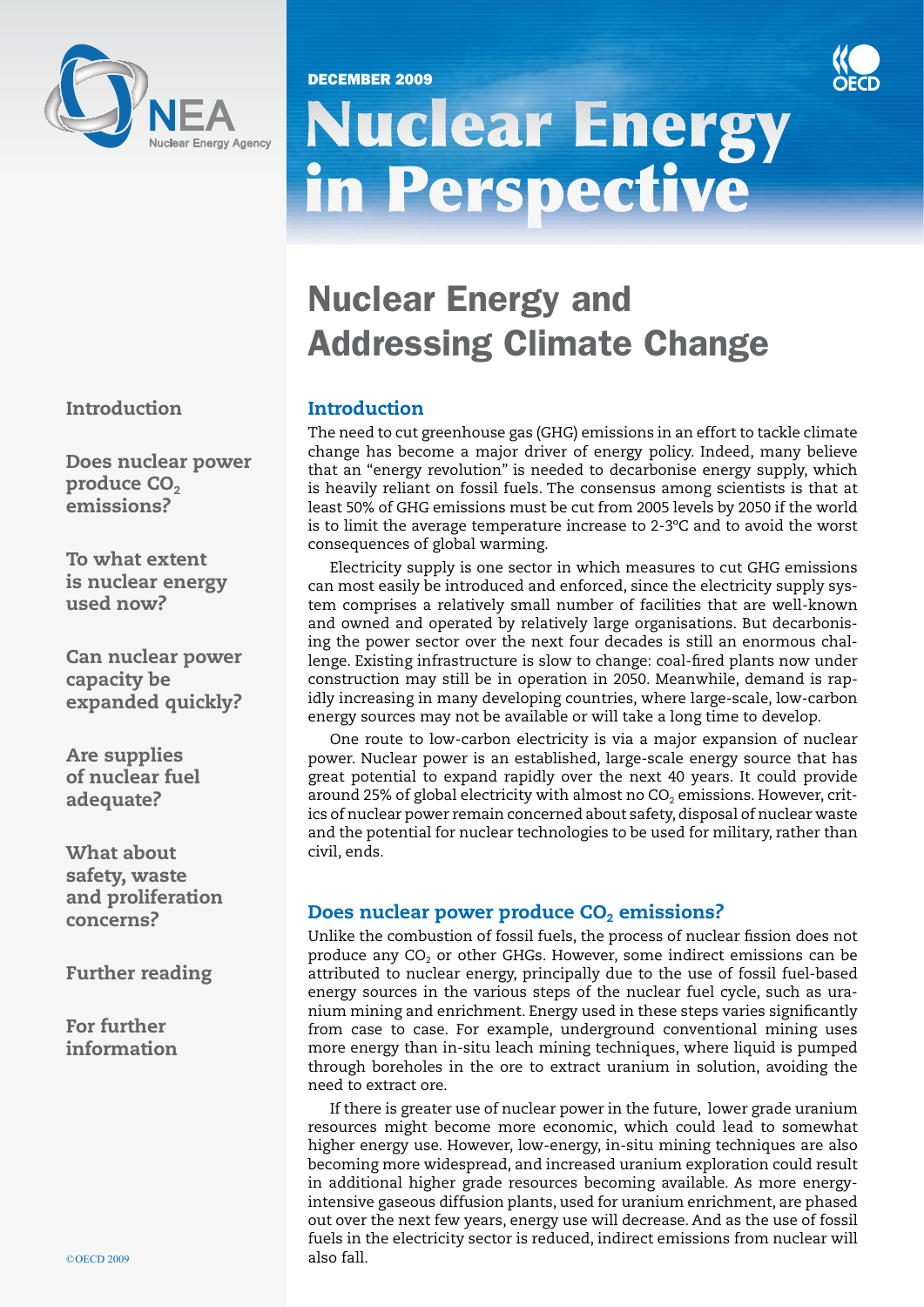

**Figure 1.** Direct and indirect greenhouse gas emissions for alternative electricity generation systems

Source: *Mitigation of Climate Change,* Intergovernmental Panel on Climate Change, 2007.

Figure 1 compares the GHG emissions per unit of electricity generated from various full life cycle electricity generation chains averaged across several European countries. This shows that lignite and coal have the highest GHG emissions, with natural gas having the lowest emissions among fossil systems. The indirect emissions of nuclear and renewable energy chains are at least an order of magnitude below the emissions of fossil chains.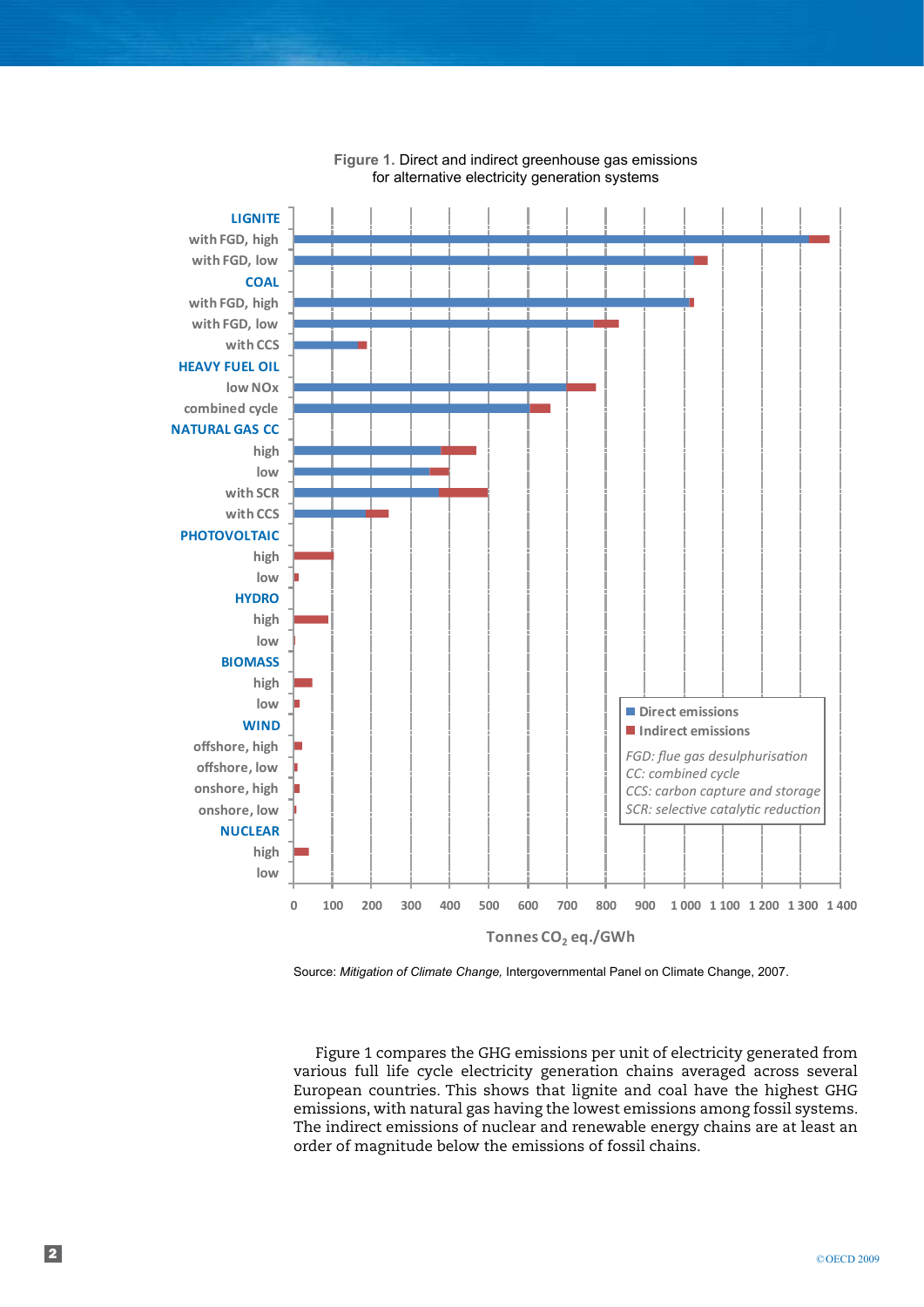#### To what extent is nuclear energy used now?

In 2007, about 14% of global electricity production, or about 21% of production in OECD countries, was fuelled by nuclear energy (see Figure 2). Nuclear power grew rapidly in the 1970s and 1980s, but its share has since stagnated and even fallen slightly as electricity demand growth has outpaced the much slower nuclear expansion since 1990.

Nuclear power is nevertheless one of the largest sources of non-fossil energy, with only hydro power making a similarly significant contribution. Using nuclear power reduces  $CO<sub>2</sub>$  emissions by up to 3 Gt (gigatonnes) per year, assuming that this power would otherwise be produced by burning coal. This means that, without nuclear power, OECD countries would emit as much as one-third more  $CO<sub>2</sub>$  from their power plants than they do now.

The cumulative emissions of  $CO<sub>2</sub>$  from fossil fuels used for electricity production over the period 1971 to 2004 amounted to 218 Gt, and the cumulative savings from the use of nuclear power were 58 Gt of  $CO<sub>2</sub>$  equivalent. In other words, using nuclear power reduced by about 21% the cumulative emissions from generating power during that period.

If the present nuclear capacity were to be phased out, it would make the goal of decarbonising electricity supply an even more challenging and distant prospect.



**Figure 2.** Electricity generation by source in 2007, worldwide and for OECD countries

\*Other includes geothermal, solar, tide and wave. Source: *World Energy Outlook,* International Energy Agency, 2009.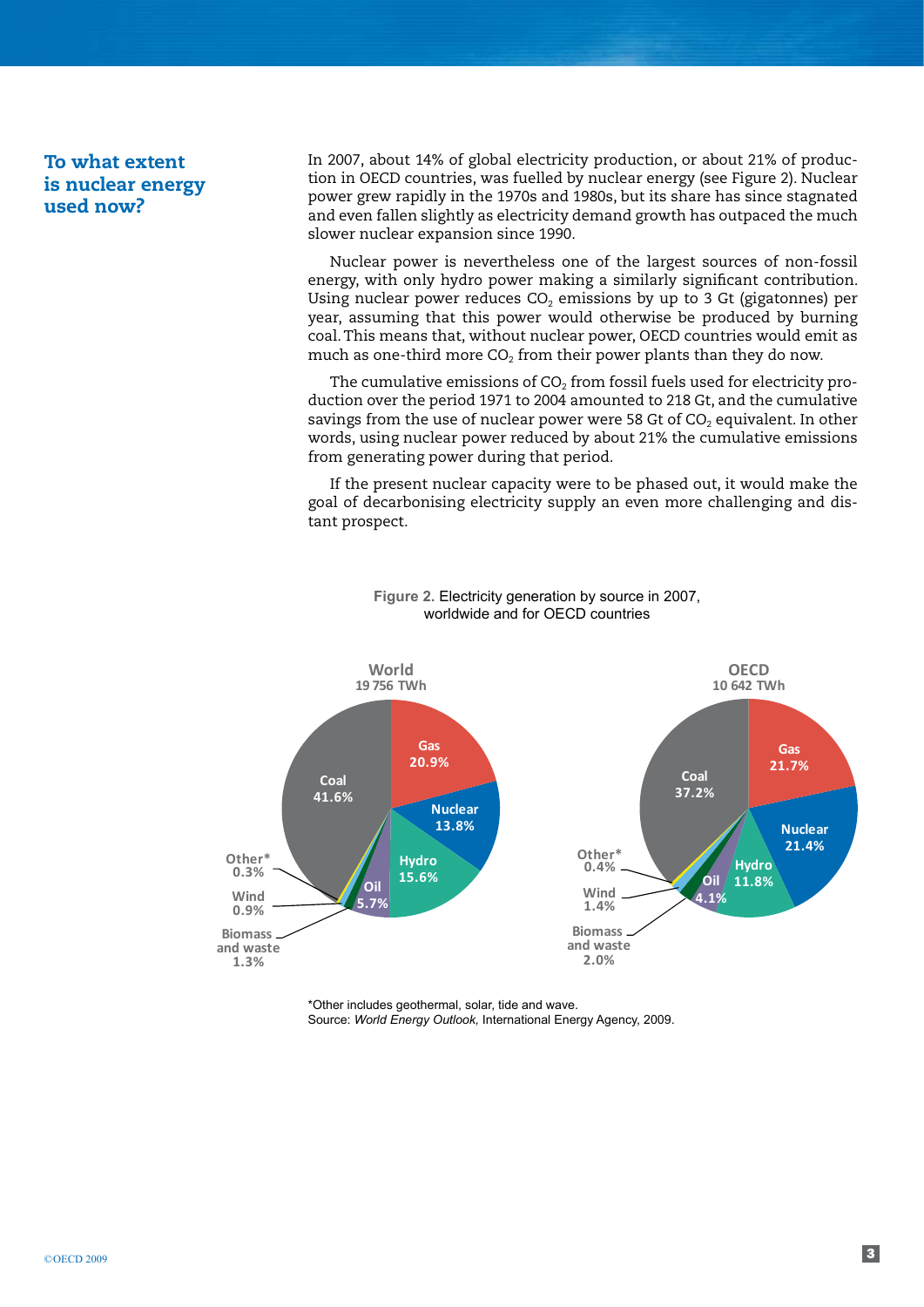

**Figure 3.** "BLUE Map" scenario for electricity supply in 2050, which would reduce  $CO<sub>2</sub>$  emissions to half of 2005 levels

Source: *Energy Technology Perspectives,* International Energy Agency, 2008.

Nuclear power technology has been developed over more than 50 years, and the latest designs for nuclear power plants incorporate the knowledge gained over that time. While further technological development is expected, nuclear power is already a mature technology. The barriers to its rapid deployment are social, political and financial, rather than technical.

Before significant nuclear expansion can begin in any country, clear and sustained policy support from the government will be needed as part of an overall strategy to address the challenges of providing secure and affordable energy supplies while protecting the environment. In recent years, a number of governments have reassessed their approach to nuclear energy and now view it as an important part of their energy strategy. Others, however, continue to believe that nuclear should not be part of their energy supply mix.

Scenarios for future electricity supply prepared by the International Energy Agency, based on a reduction of  $CO<sub>2</sub>$  emissions to around half of 2005 levels by 2050, show that nuclear power has a vital role to play, alongside improved energy end-use efficiency, a major expansion of renewables, and carbon capture and storage (CCS) from fossil fuel burning (see Figure 3). These scenarios envisage a nuclear capacity of around 1 250 GWe by 2050, compared with 370 GWe today – an expansion of over 300%. This would require the completion of

#### Can nuclear power capacity be expanded quickly?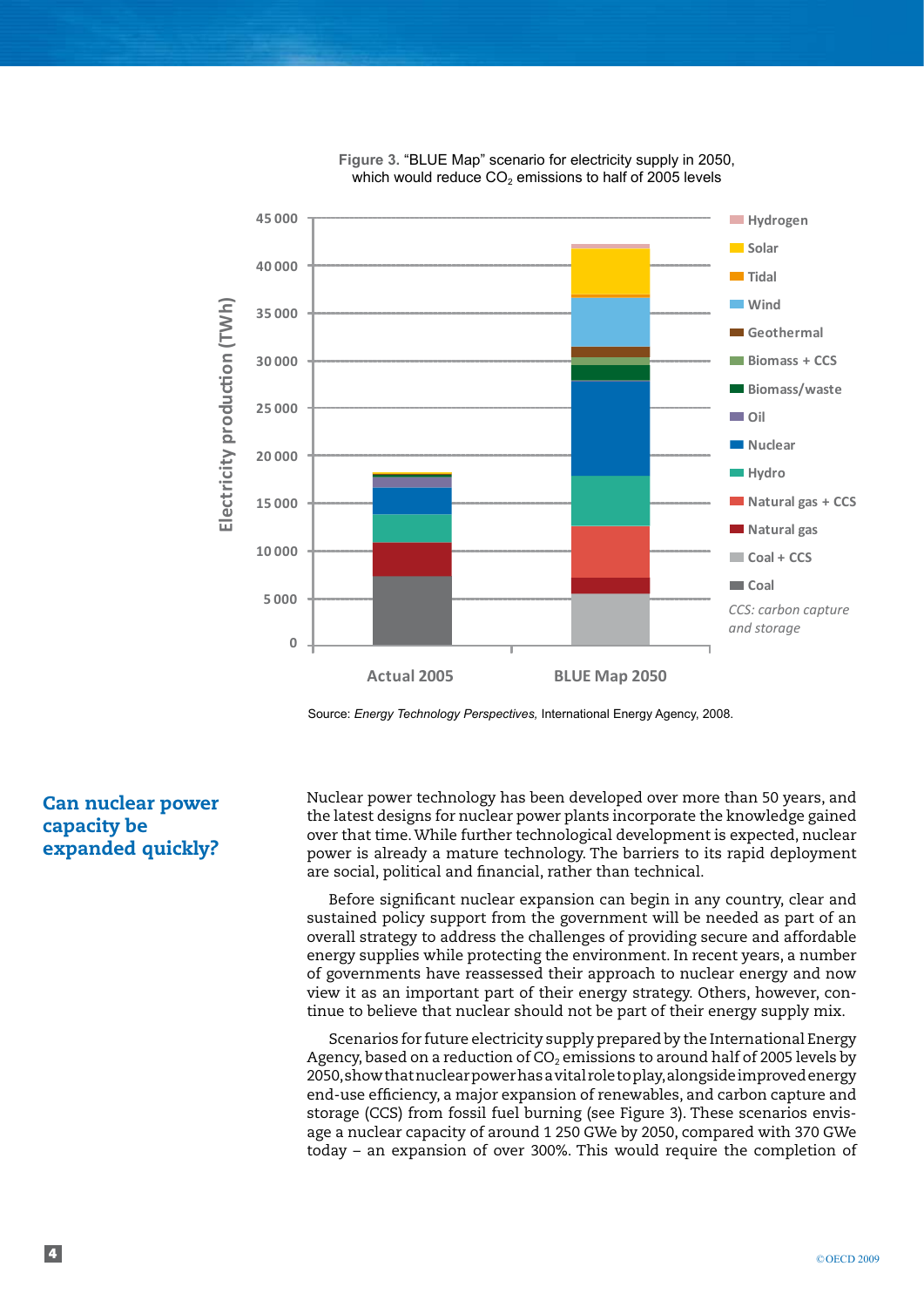around 20 large nuclear plants (of 1.5 GWe each) per year during the 2020s, rising to 25 to 30 plants per year in the 2040s. In its *Nuclear Energy Outlook* (2008), the NEA found that nuclear capacity could reach 1 400 GWe by 2050 under its high scenario, through an even stronger expansion in the 2040s (see Figure 4).

Clearly, these scenarios would require mobilising much greater industrial, human and financial resources than currently exist within the nuclear and related industries. Such expansion would take years to achieve, not least because it would require large-scale investment and a major increase in the workforce with the necessary skills and training. Not only would the nuclear power plants have to be built, but a commensurate increase in uranium mining, processing and waste-management capacities would also be needed.



**Figure 4.** NEA scenarios for nuclear expansion to 2050

Source: *Nuclear Energy Outlook,* OECD Nuclear Energy Agency, 2008.

A comparison with the major expansion of nuclear power in the 1970s and 1980s indicates that, given strong policy support, nuclear power can expand rapidly. During the 1980s, nuclear plant completions peaked at over 30 units per year, with an average of 22 units per year over the decade. Although these were smaller than many current designs, the technology was also less welldeveloped at that time. In addition, relatively few countries were involved in that expansion, and overall global industrial capacity was significantly smaller.

Much of the future expansion of electricity supply will take place in large developing countries that did not have large nuclear programmes in the past. As they industrialise, these countries will have greater capacity for nuclear expansion. Foremost among them are China and India, both of which are already embarking on ambitious nuclear programmes.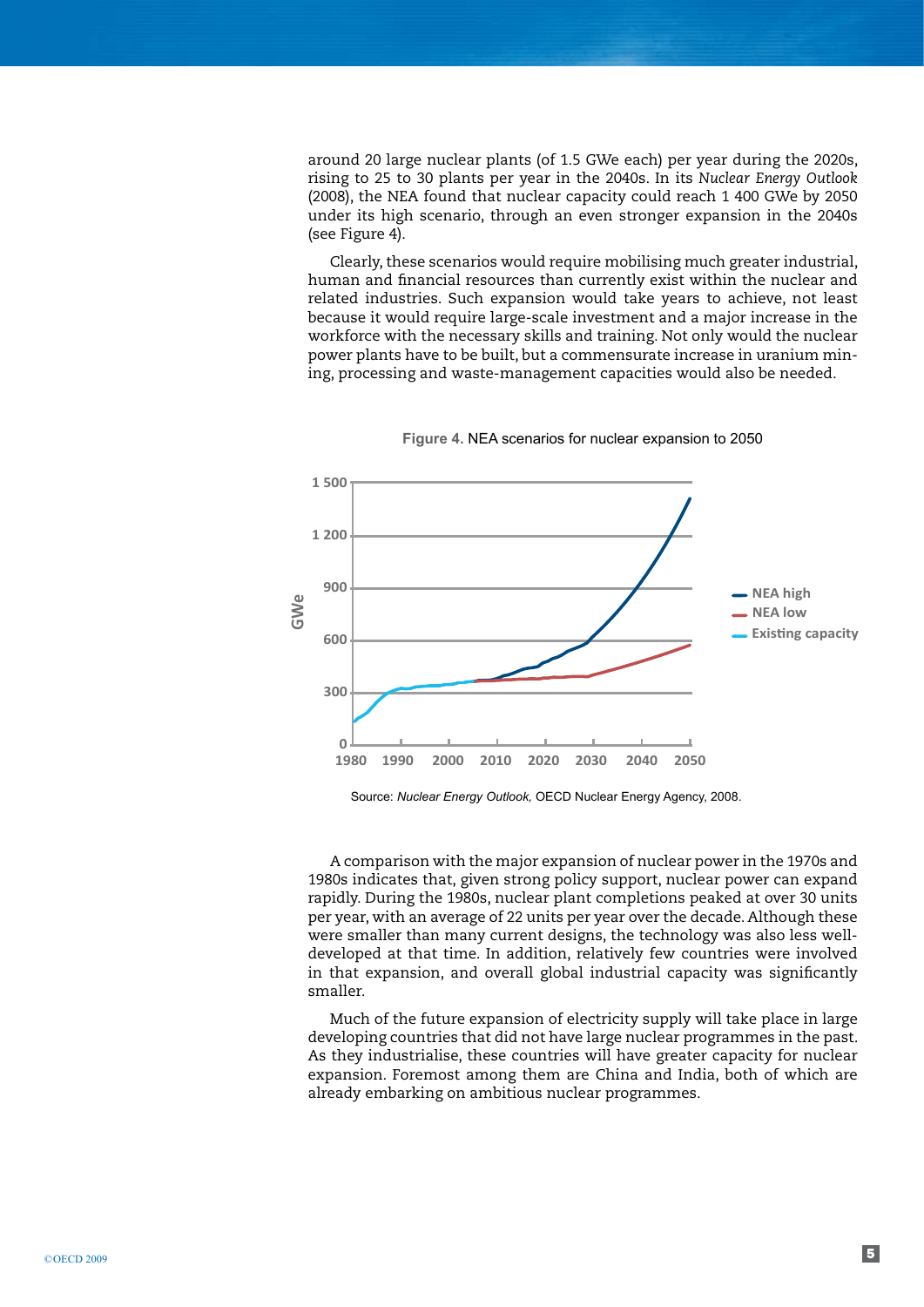#### Are supplies of nuclear fuel adequate?

As noted above, a major expansion of nuclear power would require a commensurate increase in nuclear fuel cycle capacities. Nuclear power has a relatively complex fuel cycle, involving uranium mining and several industrial processes to prepare the finished fuel assemblies, which, for most reactor types, consist of pellets of enriched uranium dioxide encased in a lattice of metallic tubes. However, the expansion of uranium production, which depends on the availability of known, economically viable uranium resources, and uranium enrichment, which requires sensitive technology, present the main challenges.

Throughout the 1990s and until 2003, prices for uranium were low due to lower-than-expected nuclear expansion, and the fact that large stocks of previously mined uranium held by utilities and governments, including former military stocks released through nuclear disarmament after the Cold War ended, were released onto the market. As a result, uranium production is only about two-thirds of annual consumption. This production is, however, expected to increase over the next few years.

Uranium exploration since the 1980s has also been limited, although it has risen more than three-fold since 2002 in response to higher uranium prices. Despite limited recent exploration, the ratio of known uranium resources to present consumption is comparable to other mineral energy resources, at about 100 years. Additional resources that are expected to be discovered, on the basis of existing geological information, could expand the resources-toconsumption ratio to around 300 years. If known, "unconventional" resources are included, notably uranium contained in phosphate rocks, the ratio grows to about 700 years (see Table 1). If significant nuclear power expansion were to begin, a sustained increase in uranium exploration could be expected, and that could mean the discovery of many more sources of uranium.

|                                                  | <b>Known</b><br>conventional<br>resources | Total<br>conventional<br>resources | With<br>unconventional<br>resources |
|--------------------------------------------------|-------------------------------------------|------------------------------------|-------------------------------------|
| With present<br>reactor<br>technology            | 100                                       | 300                                | 700                                 |
| With recycling<br>using fast<br>neutron reactors | > 3,000                                   | > 9000                             | > 21000                             |

for different categories of resources, showing the impact of recycling in fast neutron reactors (in years)

**Table 1.** Ratios of uranium resources to present (2006) annual consumption,

Source: *Nuclear Energy Outlook,* OECD Nuclear Energy Agency, 2008.

A greater challenge could be the time taken to expand uranium production capacity due to the large investments needed and the lengthy approvals process for new mines in several major producing countries. This again indicates the importance of government support for the expansion of nuclear capacity.

The expansion of uranium-enrichment capacity, which is needed to prepare fuel for most reactors now on line and all of the more advanced designs, would also need to keep pace with nuclear expansion. Enrichment technology is, however, highly sensitive and only a handful of countries possess it. In principle, these countries could expand their capacities to supply other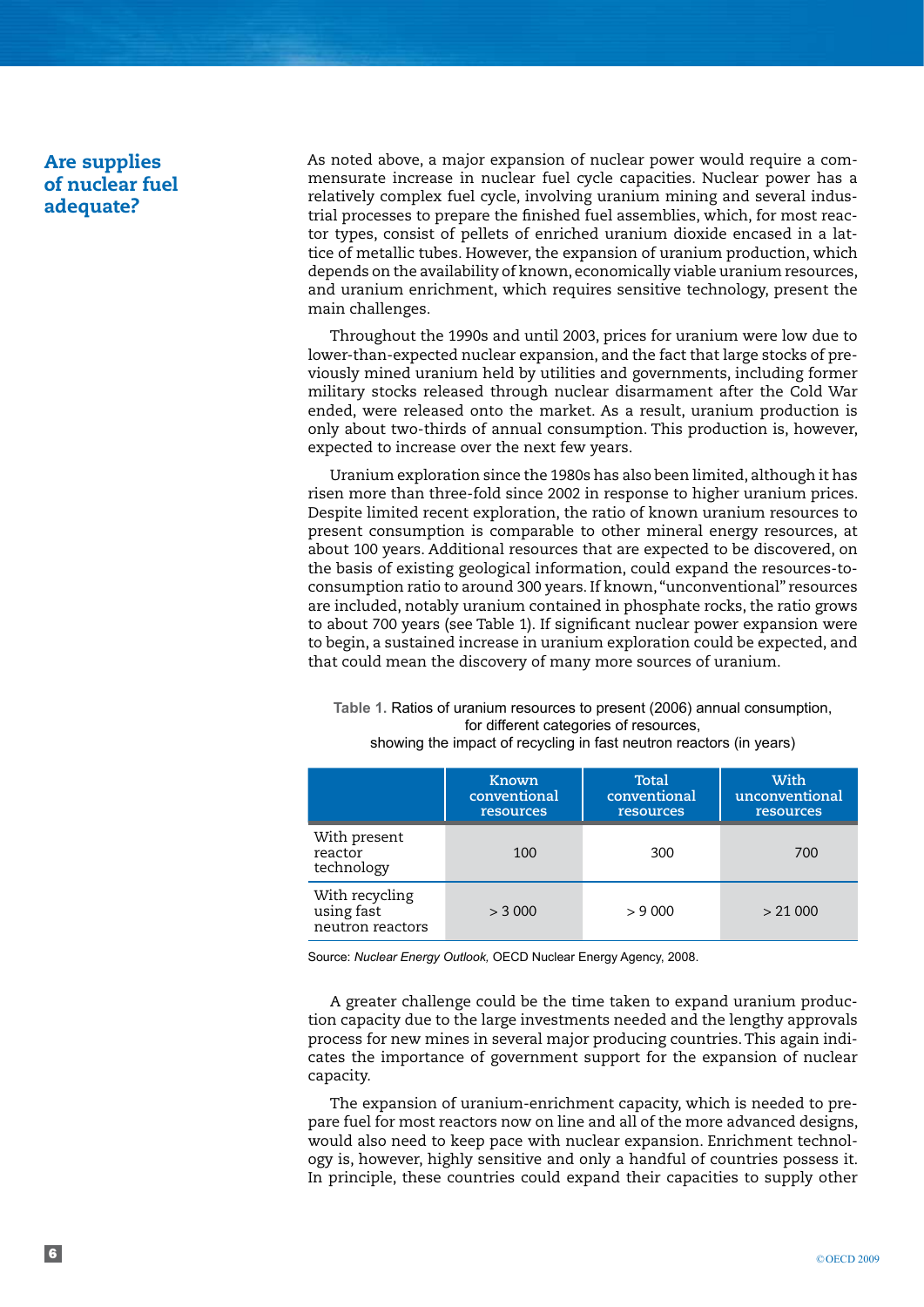countries, which would present few technical difficulties. However, some countries are concerned about the security-of-supply implications of allowing a few countries to control all enrichment facilities. Proposals to alleviate these concerns range from legally binding assurances of supply by the enriching countries to establishing new enrichment facilities under multilateral control. Strengthening policy measures to control sensitive nuclear technologies while assuring supply would help nuclear power achieve its full potential.

Nuclear fuel also offers possibilities for recycling, since only a small fraction of the energy in the uranium is consumed in the reactor. This could vastly increase the energy potential of existing uranium stocks and known resources from a few hundred to several thousand years of nuclear fuel demand. It could also greatly reduce the radiotoxicity of the resulting highlevel waste. Current recycling techniques use sensitive technologies and are unlikely to expand significantly in the short to medium term. However, developing advanced recycling and reactor technologies could allow better use of uranium and plutonium resources and increase the availability of nuclear fuel over the long term. As with enrichment, measures to control sensitive nuclear technologies while ensuring adequate access to the necessary fuelcycle capacities may also be needed.

Governments and the nuclear industry must work together to achieve safe management and disposal of nuclear waste. Low- and intermediate-level wastes account for the largest volumes of radioactive waste, although they only contain a small proportion of total radioactivity. Technologies for the disposal of such wastes are well-developed, and most countries with major nuclear programmes operate facilities for their disposal or are at an advanced stage in developing them.

Most radioactivity is concentrated in the smaller volumes of high-level waste, which comprise spent nuclear fuel and some wastes from recycling. There is, in fact, no immediate requirement to dispose of such materials as they can be safely and easily stored in existing facilities for many years. Nevertheless, countries with existing nuclear programmes are developing longterm plans for final disposal of such wastes, and there is an international consensus that geological disposal of high-level waste is technically feasible and safe. However, so far no facilities for final disposal of high-level waste have been constructed.

The safety performance of nuclear power plants and other civil nuclear facilities in OECD countries is generally excellent, certainly by comparison with other energy cycles. Reactors of the latest designs, now under construction, have enhanced safety features, including increased levels of "passive" safety, meaning their safety is less dependent on active intervention by human operators or automated safety systems. However, the fear of an accident continues to weigh heavily on public perceptions of nuclear energy and undermines global confidence in nuclear power.

A major expansion of nuclear power would imply that countries without previous experience in nuclear regulation will be building nuclear plants. Ensuring that these new nuclear countries follow appropriate industrial and regulatory approaches and implement adequate legal procedures will be the responsibility of the international community, particularly of the vendor countries. The International Atomic Energy Agency (IAEA) is already engaging with many of these countries to develop their institutional capabilities in this regard.

#### What about safety, waste and proliferation concerns?